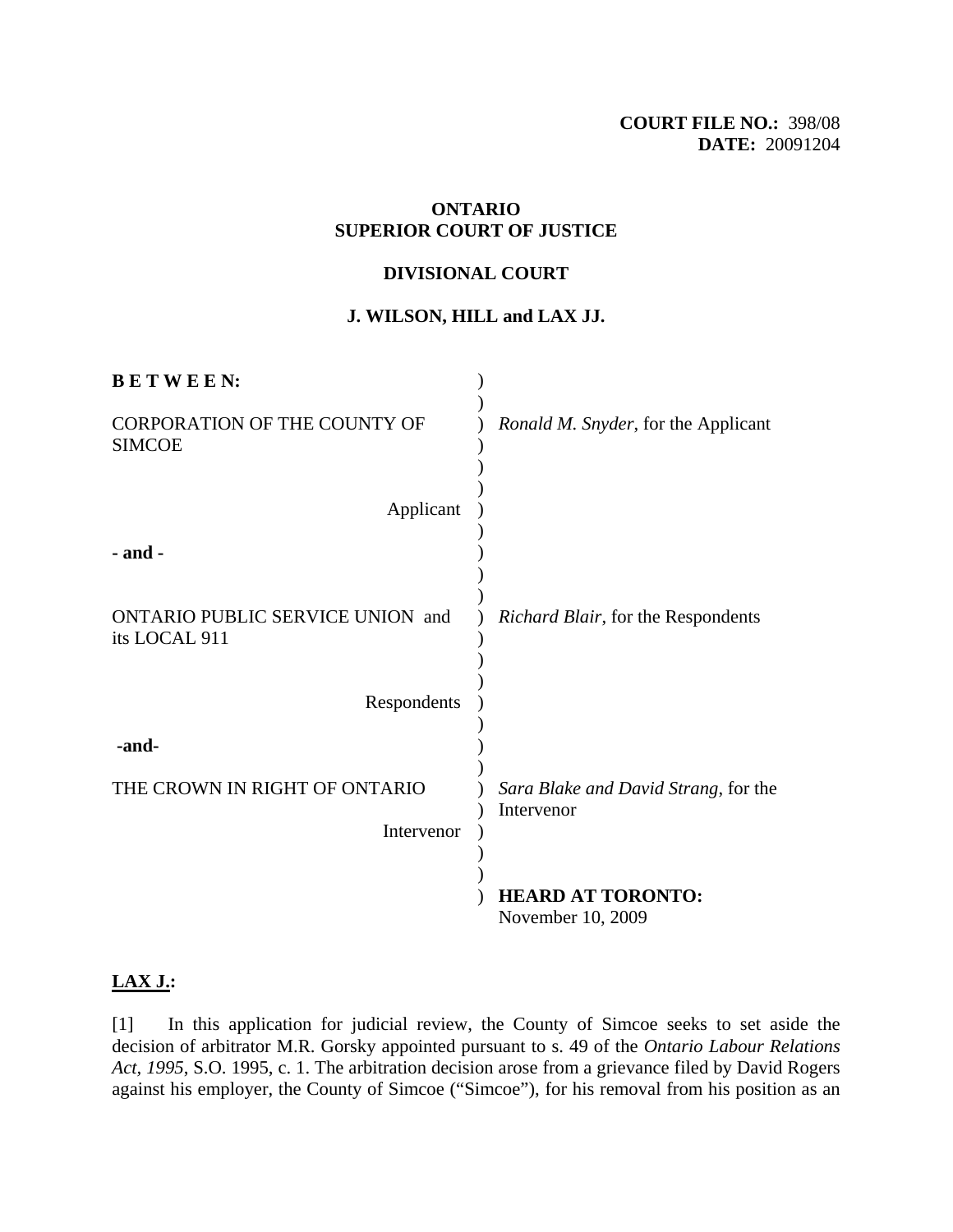#### Page: 2

ambulance paramedic as a result of a condition that affected his visual acuity. The arbitrator ordered the applicant to return Rogers to a paramedic position in an "attend only" capacity, despite his inability to meet the vision requirements for a Class F licence, which is required for paramedics by s. 6(1)(f) of O. Reg. 257/00, the general regulation under the *Ambulance Act*, 1990, c. A.19 ("the *Ambulance Act* Regulation") and s. 2(1) of O. Reg. 340/94, the licence regulation under the *Highway Traffic Act*, R.S.O. 1990, c. H.8 ("the *Highway Traffic Act*  Regulation"). The Attorney General for Ontario intervened to support the applicant's request for an order setting aside the decision of the arbitrator. It also intervened and provided evidence in the hearing before the arbitrator.

[2] The *Ambulance Act* Regulation requires that all ambulances in Ontario be staffed by two paramedics who can both drive the ambulance and attend patients. The arbitrator concluded that the provisions of the Ontario *Human Rights Code*, R.S.O. 1990 c. H.19 (the "*Code*") applied to the *Ambulance Act* Regulation and that the failure of the Regulation to provide for the possibility of reasonable accommodation amounted to substantive discrimination. He concluded that there was a duty to accommodate Rogers as an attend only ambulance paramedic despite his lack of qualification to drive the ambulance, and that doing so would not cause undue hardship.

[3] At the beginning of the hearing, Simcoe withdrew its challenge to the arbitrator's finding that the *Code* applied to the *Ambulance Act* Regulation and conceded that the arbitrator made no error in law in his interpretation of the Regulation and the *Code*. The remaining issue is whether the arbitrator's finding that the employment of Rogers in an attend only paramedic position could be accommodated without undue hardship is reasonable. For the reasons that follow, we conclude that the arbitrator's decision is unreasonable and should be set aside.

# **BACKGROUND FACTS**

[4] David Rogers was a fully trained and experienced paramedic who was employed by the County of Simcoe for 14 years. In 2002, he was diagnosed with Choridal Melanoma, a condition that affected his visual acuity. He underwent treatment for the condition, but was unable to meet the minimum standard prescribed by the *Highway Traffic Act* Regulation to hold a Class F licence. Under the Regulation, this category of licence is required to drive an ambulance. Rogers had 20/200 vision in the left eye and 20/20 vision in his right eye, but the *Highway Traffic Act* Regulation, s. 17(1)(j), provides that an applicant or holder of a Class F license cannot have visual acuity in the weaker eye that is less than 20/100.

[5] Subsection 6(1)(f) of the *Ambulance Act* Regulation requires that a paramedic employed in a land ambulance service "shall hold and maintain a driver's license that authorizes the person to drive an ambulance". Subsection 2(1) of the *Highway Traffic Act* Regulation stipulates that a Class F licence is required to drive an ambulance. Rogers was therefore no longer qualified to drive an ambulance.

[6] In November 2004, Simcoe communicated Rogers' situation to the Ministry of Health and Long Term Care and inquired if the Ministry would waive the Class F licence requirement in Rogers' case, allowing him to drive an ambulance notwithstanding his inability to meet the regulatory requirements. On September 5, 2005, Rogers also communicated with the Ministry, seeking permission to work as an attend only paramedic. At that time, s. 6(3) of the *Ambulance*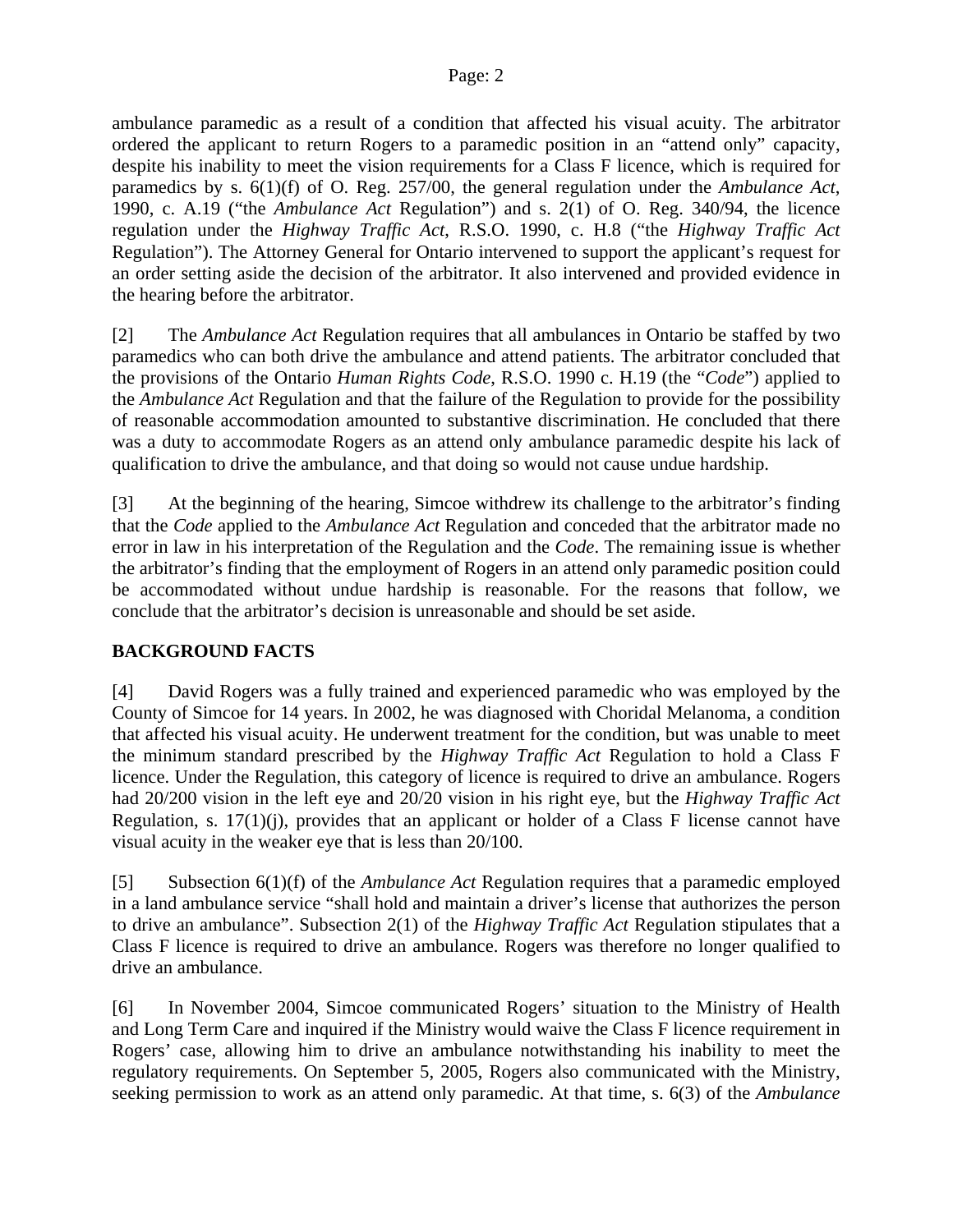#### Page: 3

*Act* Regulation exempted volunteer paramedics from complying with the Class F licence requirement if they were working in an attend only capacity. Subsection 6(3) was revoked in July 2008. At the time of the hearing, there were 110 volunteer paramedics in Ontario. All but one held a Class F license.

[7] The respondent union supported Rogers' request for accommodation and further requested that the Ministry review the regulations with respect to the *Code*. By letter dated October 26, 2005, the Ministry indicated that it could not waive the requirement that paramedics must hold a Class F licence.

[8] On September 22, 2005, Simcoe, the union and Rogers signed an agreement that accommodated Rogers in a position outside the bargaining unit, but that did not preclude him from seeking alternative accommodation.

[9] On September 4, 2005, Rogers had filed a grievance alleging that the employer failed to provide him with appropriate workplace accommodation. Article 5.03 of the relevant collective agreement states that "the employer and the union recognize their obligations in accordance with the provisions of the *Human Rights Code* including the duty to accommodate and any other statutory right". Rogers and the union's position was that he should have been permitted to work as an attend only paramedic. Simcoe denied the grievance on the basis that it could not, given the regulations, employ him in a paramedic role. Further, it took the position that it had complied with its accommodation obligations under the *Code* by placing him in a non-paramedic position.

[10] The respondents applied to the Minister of Labour pursuant to s. 49 of the *Labour Relations Act* and an arbitrator was appointed. It was not disputed before the arbitrator that Rogers could not drive an ambulance. The arbitrator found that the applicant had breached the *Code* by failing to reasonably accommodate Rogers. He ordered the applicant to place Rogers in an attend only paramedic position and to compensate him for any losses occasioned by the failure to accommodate.

# **ANALYSIS**

# *Standard of review*

[11] In *Dunsmuir v. New Brunswick*, [2008] 1 S.C.R. 190, the Supreme Court of Canada described the reasonableness standard at para. 47:

[47] Reasonableness is a deferential standard … A court conducting a review for reasonableness inquires into the qualities that make a decision reasonable, referring both to the process of articulating the reasons and to outcomes. In judicial review, reasonableness is concerned mostly with the existence of justification, transparency and intelligibility within the decision-making process. But it is also concerned with whether the decision falls within a range of possible, acceptable outcomes which are defensible in respect of the facts and the law.

[12] The parties agree that the standard of reasonableness applies to the arbitrator's decision that Rogers could be employed in an attend only capacity without causing undue hardship to the employer.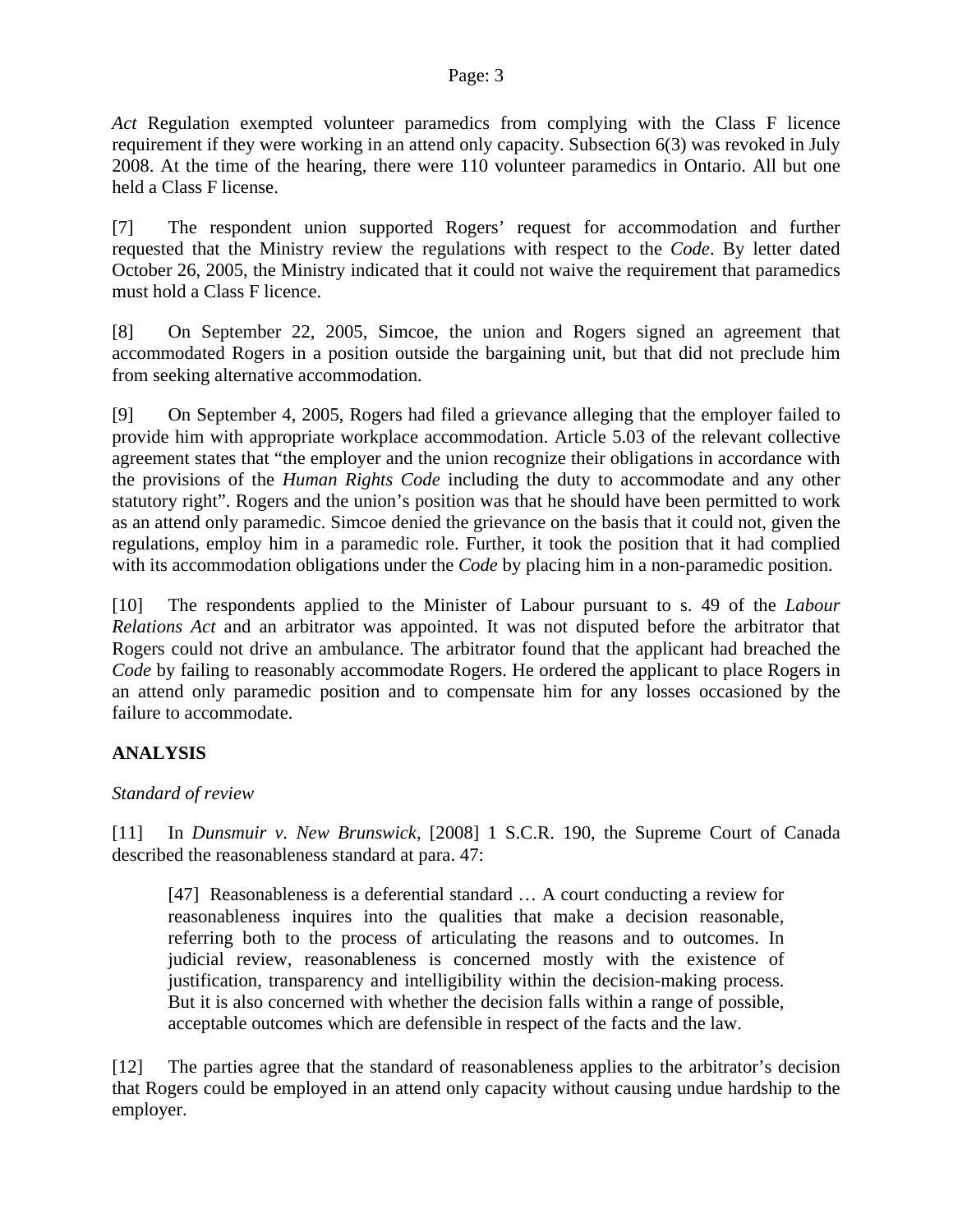# *The Meiorin Test*

[13] The test for adjudicating discrimination claims in the employment context was established in *British Columbia (Public Service Employee Relations Commission) v. B.C.G.S.E.U.*, [1999] 3 S.C.R. 3 ("*Meiorin*"). In *British Columbia (Superintendent of Motor Vehicles) v. British Columbia (Council of Human Rights)*, [1999] 3 S.C.R. 868 ("*Grismer*"), it was held to apply to all claims for discrimination under the British Columbia *Human Rights Code*, R.S.B.C. 1996, c. 210. The *Meiorin* test also applies under the Ontario *Code*; a discriminatory workplace standard may be justified provided it satisfies the three-part *Meiorin* test: *Entrop v. Imperial Oil Ltd.* (2000), 50 O.R. 3d 18 (C.A.) at para. 77.

[14] Once the plaintiff establishes that a workplace standard is *prima facie* discriminatory, which in this case is conceded, *Meiorin* provides at para. 54 that the onus shifts to the defendant to prove on a balance of probabilities:

(1) that the employer adopted the standard for a purpose rationally connected to the performance of the job;

(2) that the employer adopted the particular standard in an honest and good faith belief that it was necessary to the fulfilment of that legitimate work-related purpose; and

(3) that the standard is reasonably necessary to the accomplishment of that legitimate work-related purpose. To show that the standard is reasonably necessary, it must be demonstrated that it is impossible to accommodate individual employees sharing the characteristics of the claimant without imposing undue hardship upon the employer.

[15] The arbitrator found that the standard established in s. 6(1)(f) of the *Ambulance Act* Regulation was adopted for a purpose rationally connected to the performance of the job of a paramedic, as the safety of patients and the public could be affected by the way in which ambulances are staffed (Arbitration Decision, para. 74). He also found that the standard was adopted for good faith reasons, namely to maintain health and safety standards in the operation of the land ambulance service (Arbitration Decision, para. 76). However, he found that the nonaccommodating requirement that all paramedics be able to drive an ambulance was not reasonably necessary to achieve this goal and that the accommodation sought by Rogers to work as an attend only paramedic would not give rise to undue hardship.

# *The Basis for the Arbitrator's Decision*

[16] The sole basis for the arbitrator's decision that the workplace standard requiring ambulance paramedics to hold a Class F license was not reasonably necessary for the health and safety of patients and the public was the absence of evidence that there were negative health and safety effects in the approximately 18 years during which volunteer paramedics had been permitted to serve in an attend only capacity. In reaching this conclusion, the arbitrator purported to rely on the evidence of Anthony Campeau, a witness produced by the Crown. Campeau was a former manager of the Land Ambulance Program, Emergency Health Services Branch, of the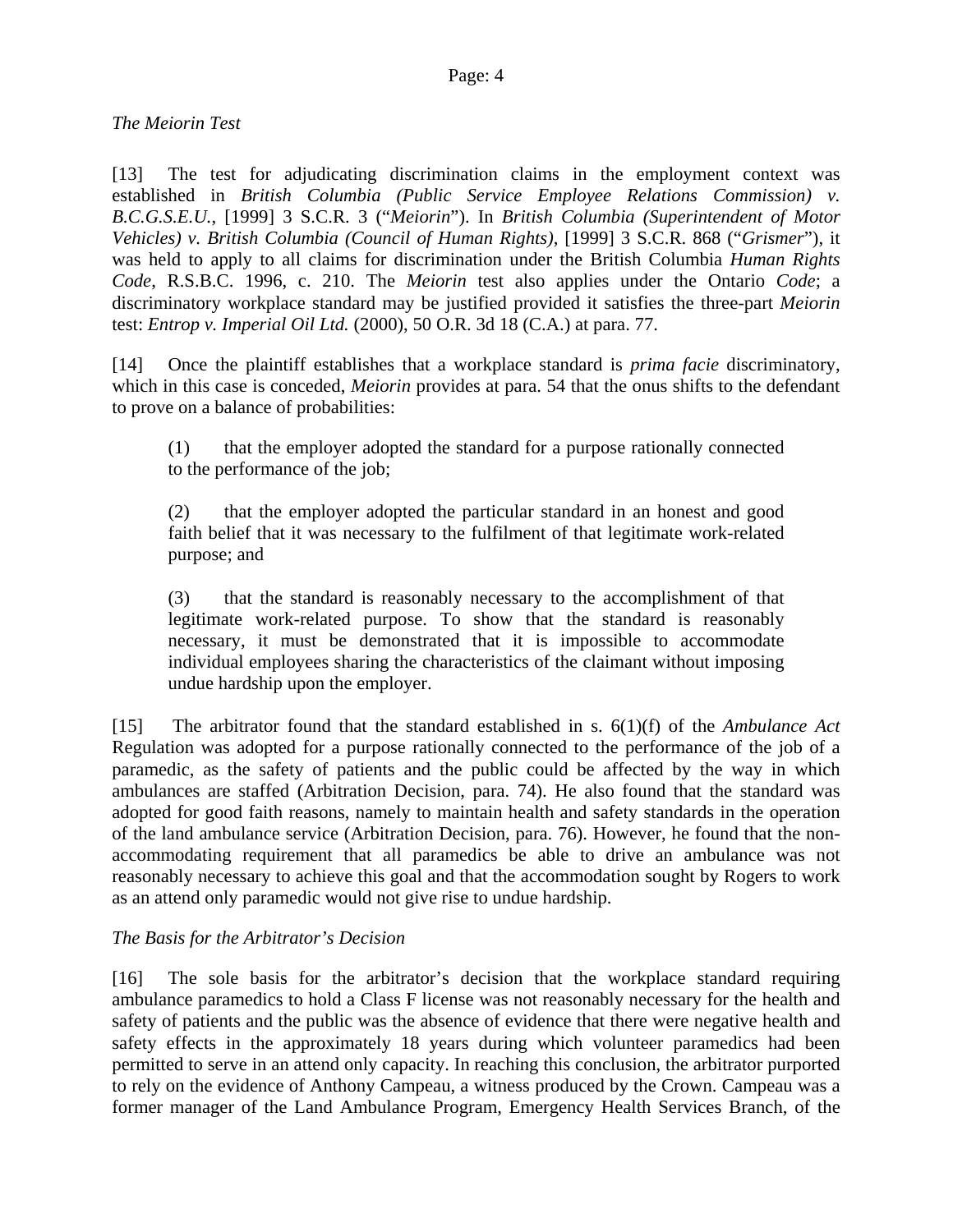Ontario Ministry of Health. The arbitrator found Campeau's professional qualifications and experience "impressive".

[17] Campeau testified that the exemption for volunteer paramedics which relieved them of the requirement to hold a Class F license had been introduced to meet the service requirements of some northern areas of the province and reserves, the alternative being areas where no ambulance service could be provided. He said that almost no volunteers now served without possessing a Class F license and anticipated a time when the exemption would no longer apply. This in fact occurred in 2008 with the revocation of the statutory exemption for volunteer paramedics by O. Reg. 268/08, s. 2(2).

[18] Campeau and Rob Duquette, a witness produced by Simcoe who is the provincial Manager, Quality Programs and Proficiency Development, Paramedic Services, both testified about the "frequently chaotic" conditions that arise at accident sites. Their evidence described how any impediment to meeting the best standard of ambulance care can have dire health and safety consequences. They gave examples of different scenarios to illustrate how the health and safety of patients and the public could be negatively impacted if ambulances were permitted to operate with an attend only paramedic. Their evidence was that limited response times must be met to afford sick and injured patients the best chance of receiving life saving and life sustaining medical care, and that the need to transfer care responsibilities in order to avoid having an attend only paramedic drive would lead to unacceptable delays and cause inadvertent distress to the patient, relatives and bystanders. They testified about the urgent need for a speedy response in all emergencies to provide transport to hospitals. Although the arbitrator did not specifically refer to the scenarios they described, it is clear from the reasons that he accepted their evidence. He said:

[104] Mr. Campeau's and Mr. Duquettes's descriptions of a number of scenarios involving the provision of ambulance services in a variety of circumstances could not have been more real and therefore does not qualify as "purely speculative". Nor were the health and safety concerns expressed by them in any way speculative, in that their hypotheses lacked logical consistency.

[19] The arbitrator noted that the respondent's counsel did not take "any significant position refuting Mr. Campeau's or Mr. Duquette's descriptions" and accepted that their evidence was unrefuted. However, the arbitrator found, based on the absence of evidence of incidents with volunteer paramedics, that "Mr. Campeau's evidence clearly demonstrated that health and safety concerns were hypothetical" (Arbitration Decision, para. 95).

[20] It is clear from *Grismer* that the employer (or in this case, the regulator), is entitled to choose and define the purpose or goal of the workplace standard so long as that choice is made in good faith:

[21] Having chosen and defined the purpose or goal – be it safety, efficiency, or any other valid object – the focus shifts to the means by which the employer or service provider seeks to achieve the purpose or goal. The means must be tailored to the ends. For example, if an employer's goal is workplace safety, then the employer is entitled to insist on hiring standards reasonably required to provide that workplace safety. However, the employer is not entitled to set standards that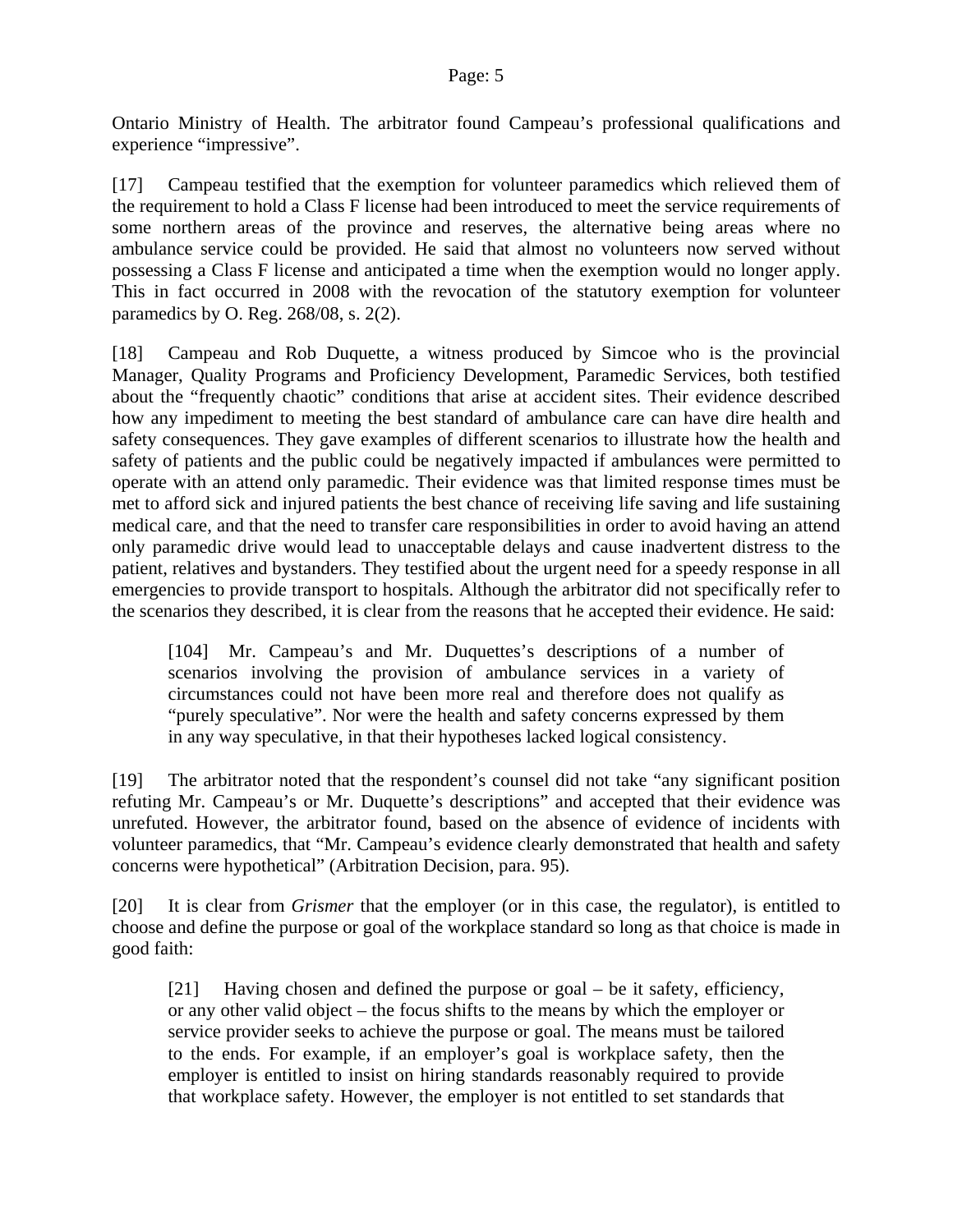#### Page: 6

are either higher than necessary for workplace safety or irrelevant to the work required, and which arbitrarily excludes some classes of workers. On the other hand, if the policy or practice is reasonably necessary to an appropriate purpose or goal, and accommodation short of undue hardship has been incorporated into the standard, the fact that the standard excludes some classes of people does not amount to discrimination.

[21] The arbitrator accepted that the goal established by Ministry of Health's Land Ambulance Service was to provide the highest level of health and safety standards to all who are served by ambulance paramedics. He accepted that the closer the standard is to providing an ideal service, the greater the likelihood that patients will receive the medical care they require, promptly and competently. It was undisputed that there could be delays experienced in transporting patients should an ambulance be permitted to operate with an attend only paramedic, as well as problems in communicating a patient's condition where a transfer was necessitated because an attendant could not drive.

[22] Having found that the non-accommodating standard that all paramedics be able to drive an ambulance was enacted in good faith to maintain health and safety standards in the operation of the land ambulance service, and was rationally connected to the performance of the job of ambulance paramedic, the arbitrator was required to determine whether or not the standard was reasonably necessary to achieve the employer and regulator's goal of providing the highest level of health and safety to those served by ambulance paramedics. Instead, the arbitrator found that the "critical issue" was whether the standard was reasonably necessary to achieve the goal of "reasonable safety" (Arbitration Decision, para. 84). The goal of the Ministry in requiring that ambulance paramedics be able to both drive and attend patients was not reasonable safety, but the highest level of safety. As Campeau explained in his evidence, the justification for a higher level of risk and a lesser level of safety in permitting volunteers to serve as attend only paramedics was to provide ambulance services in those areas where the alternative was to have no service at all (Arbitration Decision, para. 96). By applying a historic standard that provided minimum paramedic services through volunteers in some areas, the arbitrator usurped the Crown's authority to establish a goal of the highest level of health and safety for patients served by full-time employee paramedics in most areas of the province, including the County of Simcoe.

[23] The only evidence before the arbitrator was that the exemption for volunteer paramedics had been in place for 18 years, that "some" had served in an attend only capacity and that at the time of the hearing all, save one, held a Class F license. There was no evidence of the number of attend only paramedics who had served in the past or the actual practice involving volunteer paramedics. Nor was there any reason to believe that such evidence might be available. It is difficult to imagine how the negative health and safety risks associated with volunteers, including transport delays and adverse patient outcome, could have been measured and documented. In short, this is not a case where there was no evidence that there were any problems. More accurately, it is a case where there was simply no evidence to support the application of a lesser standard of safety in the County of Simcoe as a reasonable accommodation.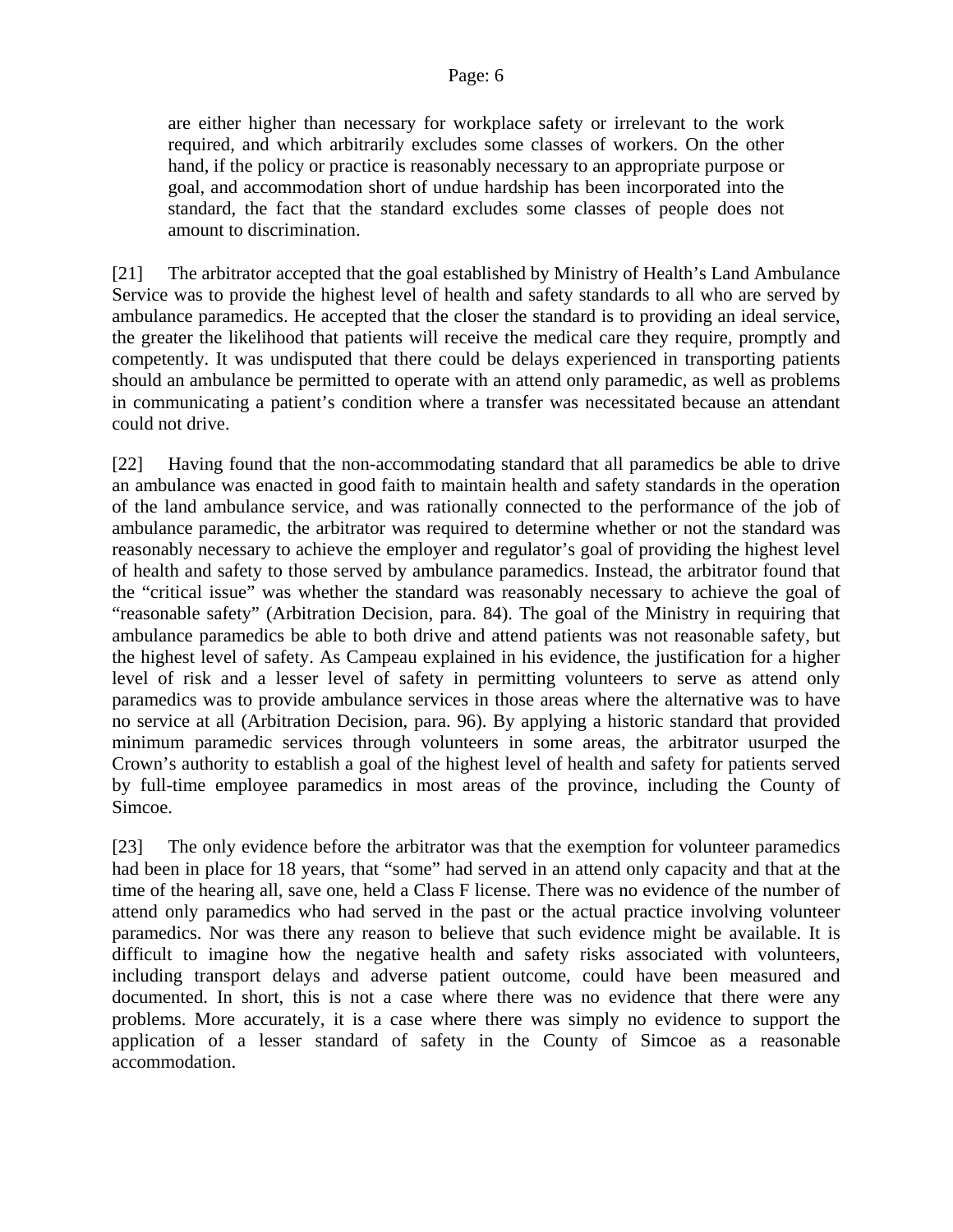[24] The arbitrator accepted the uncontradicted evidence of Campeau and Duquette of the concerns for the health and safety of patients and the public if ambulances were permitted to operate with an attend only paramedic. It was unreasonable for the arbitrator to dismiss the evidence of Campeau, ignore the evidence of Duquette and conclude on the basis of no evidence that the workplace standard was not reasonably necessary for the health and safety of patients and the public.

[25] Moreover, the arbitrator failed to appreciate that he was required to embark on a contextual inquiry in determining whether or not Rogers could be accommodated short of undue hardship. Different circumstances present different risks and therefore require differing levels of safety: *Multani v. Commission scolaire Marguerite-Bourgeoys*, [2006] 1 S.C.R. 256 at para. 66. For example, the wearing of kirpans to accommodate the religious beliefs of Sikhs has been permitted in schools, but not on airplanes or in the courts: *R. v. Hothi,* [1985] 3 W.W.R. 256 (Man. Q.B.), aff'd [1986] 3 W.W.R. 671 (Man. C.A.); *Nijjar v. Canada 3000 Airlines Ltd.*, [1999] C.H.R.D. No. 3; *Pandori v. Peel Bd. Of Education* (1990), 12 C.H.R.R. D/364, aff'd (*sub nom. Peel Board of Education v. Ontario Human Rights Commission*) (1991), 3 O.R. (3d) 531 (Div. Ct.). In determining whether or not the wearing of a kirpan posed a threat, the courts have very carefully considered the environment in which the rule must be applied. In a school, there is an ongoing relationship among students and staff and a meaningful opportunity to assess the circumstances of the individual seeking the accommodation. Unlike an airplane or courtroom, a school is a "highly circumscribed environment": *Pandori* at para. 197. An accident scene is not.

[26] Further, in *Multani*, on which the arbitrator relied, there was meaningful historical evidence that over the 100 years since Sikhs had been attending schools in Canada, not a single violent incident that related to the presence of kirpans in schools had been reported. The lack of evidence of risks was also present in *Peel Board of Education* and is referred to in *Multani* at para 60. In these cases, the absence of evidence of risk was a reliable indicator that the requested accommodation would not pose a safety risk, because of the experience with large numbers of students over a lengthy period of time. There was the ability to actually know about any risks that the accommodation might present as it could be readily inferred that had any violent incidents with a kirpan occurred in a school, this would have been reported, recorded and known. In the instant case, the arbitrator had no meaningful historical evidence of the 18-year experience with volunteer paramedics. It was therefore unreasonable for him to conclude that volunteer paramedics without a class F license had been "safely integrated into the system".

[27] The arbitrator referred at some length at paras. 32-53 of his reasons to the decision of a Board of Inquiry in *Jeppesen v. Ancaster (Town)*, [2001] O.H.R.B.I.D. No. 1, which concerned a human rights complaint by a fire-fighter who had been refused full-time employment. The duties, although largely related to fire-fighting and fire prevention, also included some related ambulance duties and, as such, required a Class F license. Due to a visual disability, the complainant could not obtain this license. The arbitrator referred to the following passage from *Jeppesen* at para. 33 of his reasons: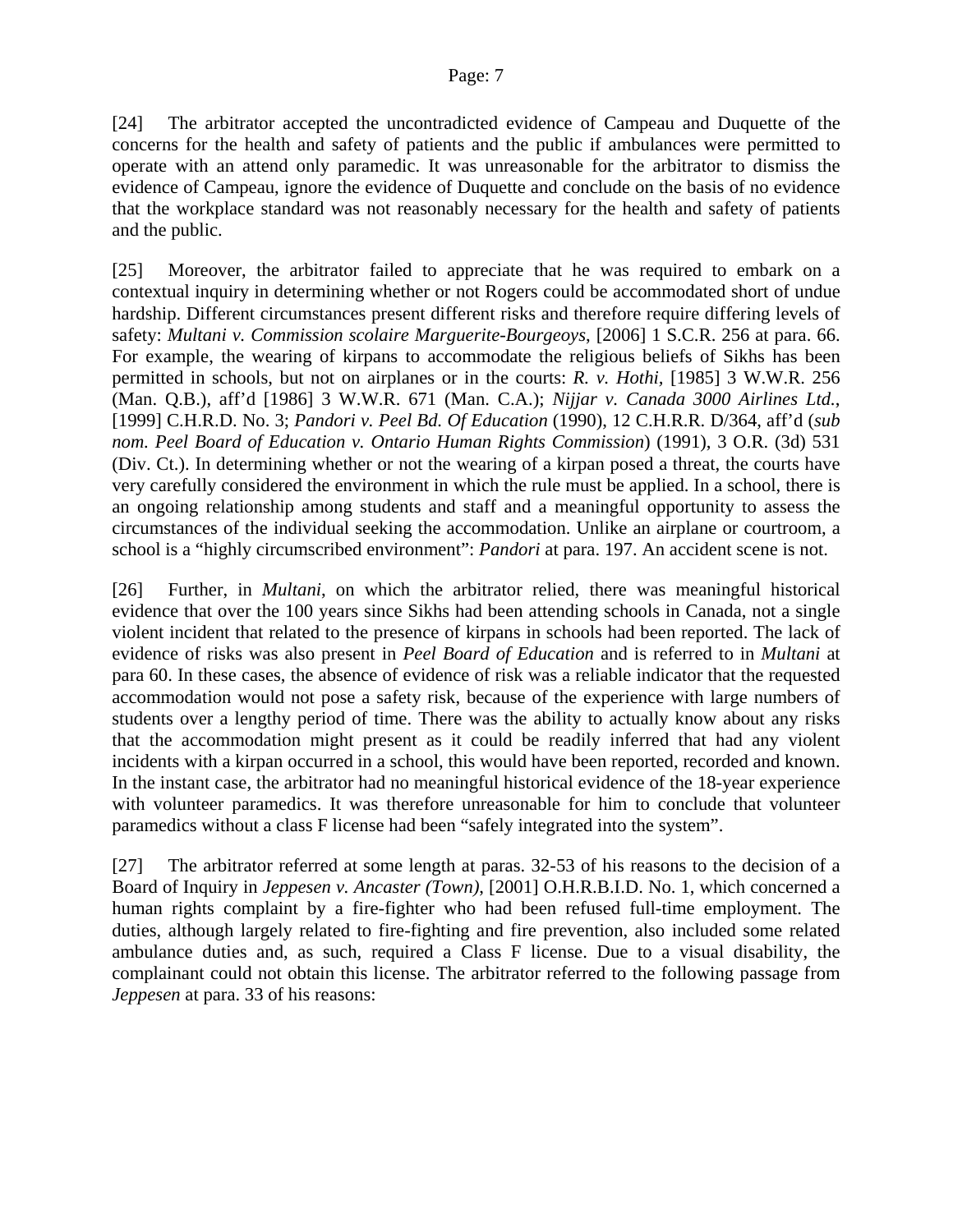The Legal Capacity to Operate an Ambulance

[37] Regulations to the *Highway Traffic Act* require that a person hold a class F licence or its equivalent to drive an ambulance. Regulations to the *Ambulance Act* require that each ambulance that responds to a call be staffed with a crew of at least two attendants. Both attendants need to hold a valid licence to drive that ambulance. *The rationale for this requirement is obvious, given the likelihood that the attendants may have to reverse the roles of driver and passenger to permit emergency work on a patient to continue during transport. As well, one of the ambulance attendants may be called upon to drive another ambulance, for example, where a second ambulance has been dispatched from a nearby region to provide additional or a higher level of medical service to patients.* [Emphasis added.]

[28] In his reasons, the arbitrator outlined the evidence of Campeau in which he explained why both attendants need to hold a valid license to drive an ambulance. Campeau described the response to multiple vehicle accidents and the role of coordinators in making on the spot decisions, including where to transport patients for treatment, allocating crew members from one ambulance to another site and the transfer of patients between ambulances. As in *Jeppesen*, he explained that permitting Rogers to be employed as a paramedic in an attend only capacity would impose undue hardship because it would give rise to an unacceptable level of risk to the health and safety of people being transported by ambulance and to others (Arbitration Decision, para. 96).

[29] Although the arbitrator said that he was "mindful" of the context in which the case arose and the "highly significant implications for the health and safety of patients and others", he based his decision on the absence of evidence of actual harm. He did so in the face of evidence that the accommodation would operate in an environment that he accepted was "frequently chaotic" and in the face of uncontradicted evidence that he accepted that there were "real" health and safety concerns. The applicant was required to unequivocally establish the existence of concerns relating to safety, but was not required to show actual harm: *Multani* at para. 67. The applicant satisfied this test.

[30] An essential element of the job of a paramedic is to transport patients as quickly as possible. It was accepted by the arbitrator and admitted before us that there will be delays if a paramedic is unable to drive. Extending human rights protections to situations that will result in placing the lives of others at risk flies in the face of logic: *Alberta (Human Rights Commission) v. Kellogg Brown & Root (Canada) Co.* (2007), 425 A.R. 35 (C.A.) at para. 36. The arbitrator's decision is not defensible on either the facts or the law.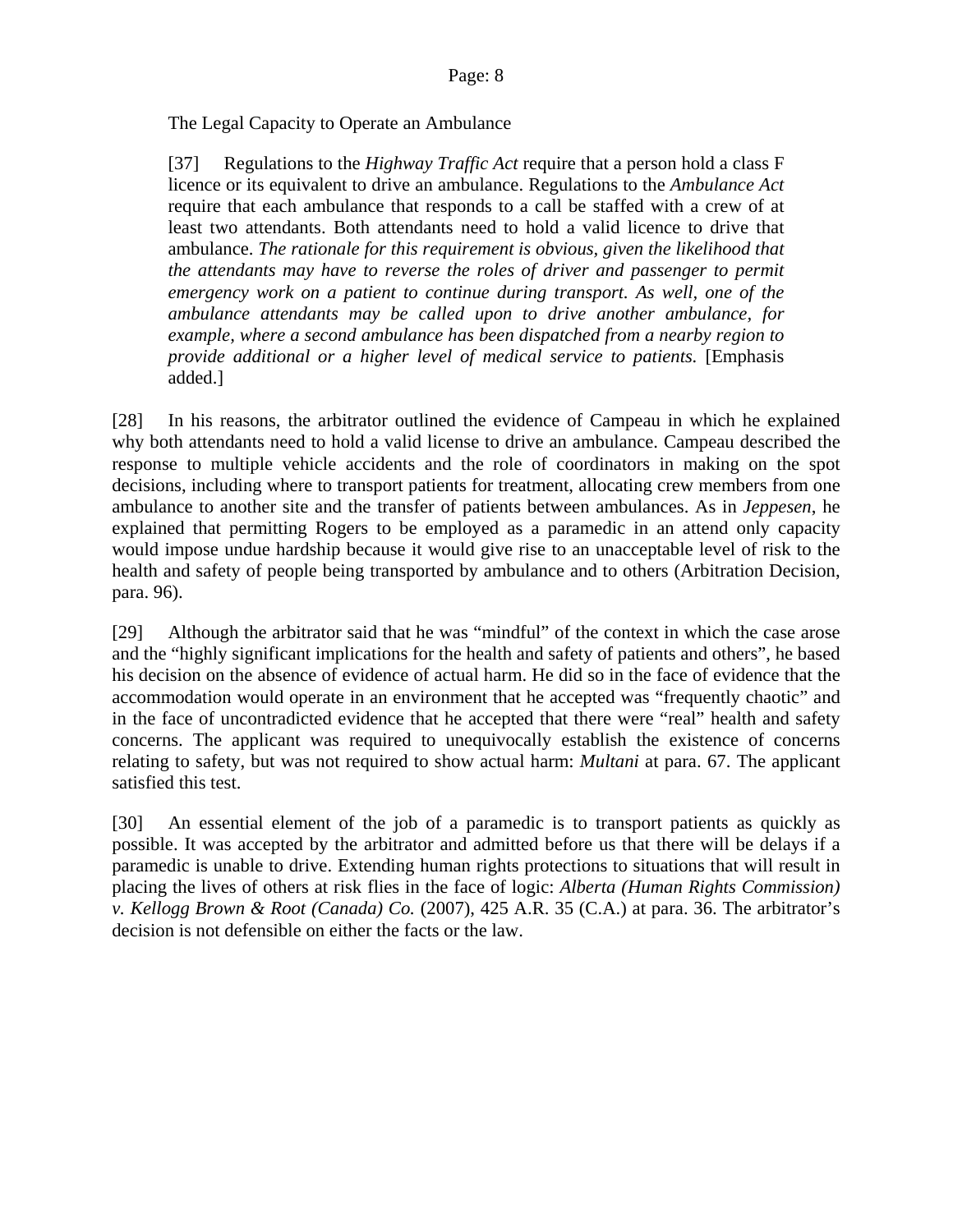[31] Accordingly, the decision of the arbitrator dated July 2, 2007 is set aside. As agreed, costs of \$5,500 are awarded to the applicant. The intervenor does not seek costs.

LAX J.

\_\_\_\_\_\_\_\_\_\_\_\_\_\_\_\_\_\_\_\_\_\_\_\_\_\_\_ J. WILSON J.

\_\_\_\_\_\_\_\_\_\_\_\_\_\_\_\_\_\_\_\_\_\_\_\_\_\_\_

\_\_\_\_\_\_\_\_\_\_\_\_\_\_\_\_\_\_\_\_\_\_\_\_\_\_\_

HILL J.

**Released:** December 4, 2009